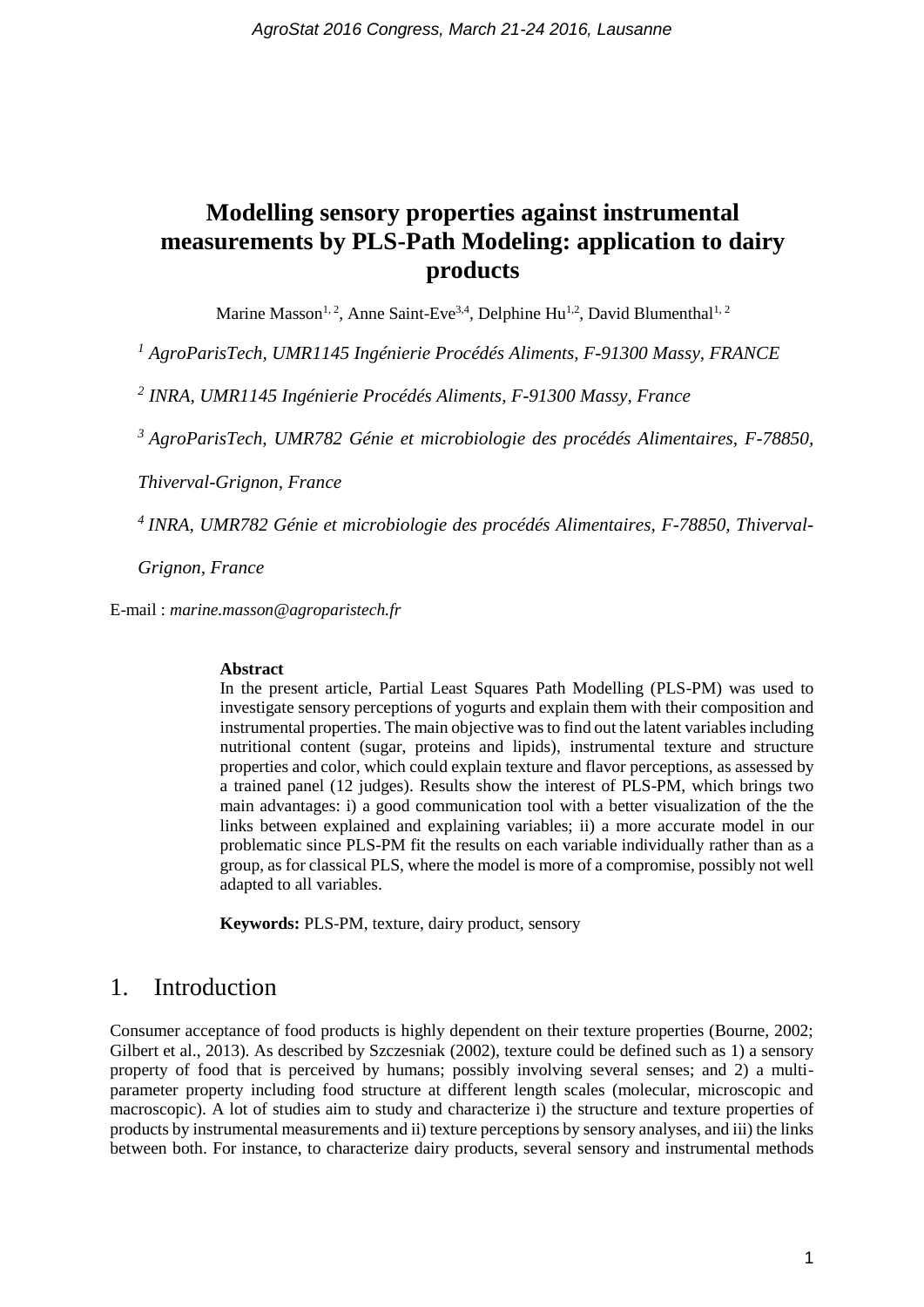were carried out in literature (Everette & Auty, 2008). One way to understand perception of products and to go further in rationalized formulation is thus to study the links between sensory variables and those relating to the composition and the instrumental texture characteristics (Soukoulis et al., 2010; Pascua et al., 2013; Kraggerud et al., 2014 or Sonne et al., 2014). To study these relationships, different statistical methods are used in literature: for example, determination of correlation coefficient or, use of Principal Component Analysis (PCA) on instrumental variables with sensory attributes added as supplementary variables. But these approaches did not allow to predict sensory properties from instrumental variables. One way to go further will be to use methods based on linear regression methods. PLS is considered useful when there are many explanatory variables and comparatively little sample data (Hoskuldsson, 1988). As suggested by Wold. S. in 2001, when the Y's are correlated, they should be analyzed together. If the Y's really measure different concepts which are fairly independent, a single PLS model tends to have many components and can be difficult to interpret. Then a separate modelling of the Y's gives a set of simpler models with fewer dimensions, which are easier to interpret. However, this requires realizing as many models as the number of variables to explain. This approach does not achieve a simpler overall picture of all the Y. For these reasons, we decided to explain sensory perceptions from instrumental and composition data with a PLS-PM approach. This method allows investigating in a same model, different variables to be explained by using latent variables. In this context, the objective of the present study is to find out the latent variables including nutritional content (sugar, proteins and lipids, as stated on the packaging), instrumental texture and structure properties and color, which could explain texture and flavor perceptions, with a statistical method such as PLS-PM.

# 2. Material and methods

## **2.1 Products**

Eight commercial yogurts were studied. They were selected to be representative of the French market of yogurts, including set and stirred yogurts, with or without bifidus source (health segment or not), and with various fat contents (from 0.1g to 3.5 g/100g of yogurt). Yogurts were stored at 4 °C and they spend 30 min out of the fridge before each evaluation. Samples were at approximately 10 °C when they were tested.

### **2.2 Rheological characterization**

The physico-chemical properties of the yogurts were assessed measuring the water content (105°C), the Brix index (refractometer PAL-1. ATAGO), pH at 10 °C (pH meter Mettler Toledo) and the color (spectrophotometer BYK) using the CIEL method based on  $L^*/a^*/b^*$  representation of light and colors. Rheological properties were also characterized: 1) maximal normal force Fmax (N), original slope E (N.mm-1) and area under the curve A (N.mm), all measured by back extrusion test (TAXT2, Stable Micro Systems) at  $25^{\circ}$ C, using a 5 kg-cell and a steel plane (4 cm diameter) with pre-test speed = 1 mm.s-1, test speed = 0.5 mm.s-1, and distance (d) in the product = 20 mm; 2) viscosity  $\eta$  (Pa.s) and the shear-thinning index n, deduced from the slope  $(n-1)$  of the curve log(viscosity) = log(shear rate) (MCR 301 rheometer, Anton Paar) of pre-sheared with a spoon (ηS, nS) or not (ηNS, nNS), at 25°C using a 5 cm diameter striated plane/Peltier plane system, with a 1.5 mm gap where samples were submitted to five shearing rates: 5, 10, 50, 100 and 250 s-1. Finally, particle size was measured (Mastersizer granulometer, Malvern), using the refractive index of milk of 1.46. All measurements were triplicated.

### **2.3 Sensory characterization**

A group of 12 panelists were selected according to their motivation, and their ability to describe products. Six training sessions were designed to help panelists in perceiving, recognizing and quantifying the sensory properties of yogurts. Attributes generation was carried out during one specific session. The panelists agreed on a reduced list of 27 attributes related to the visual aspect, to the texture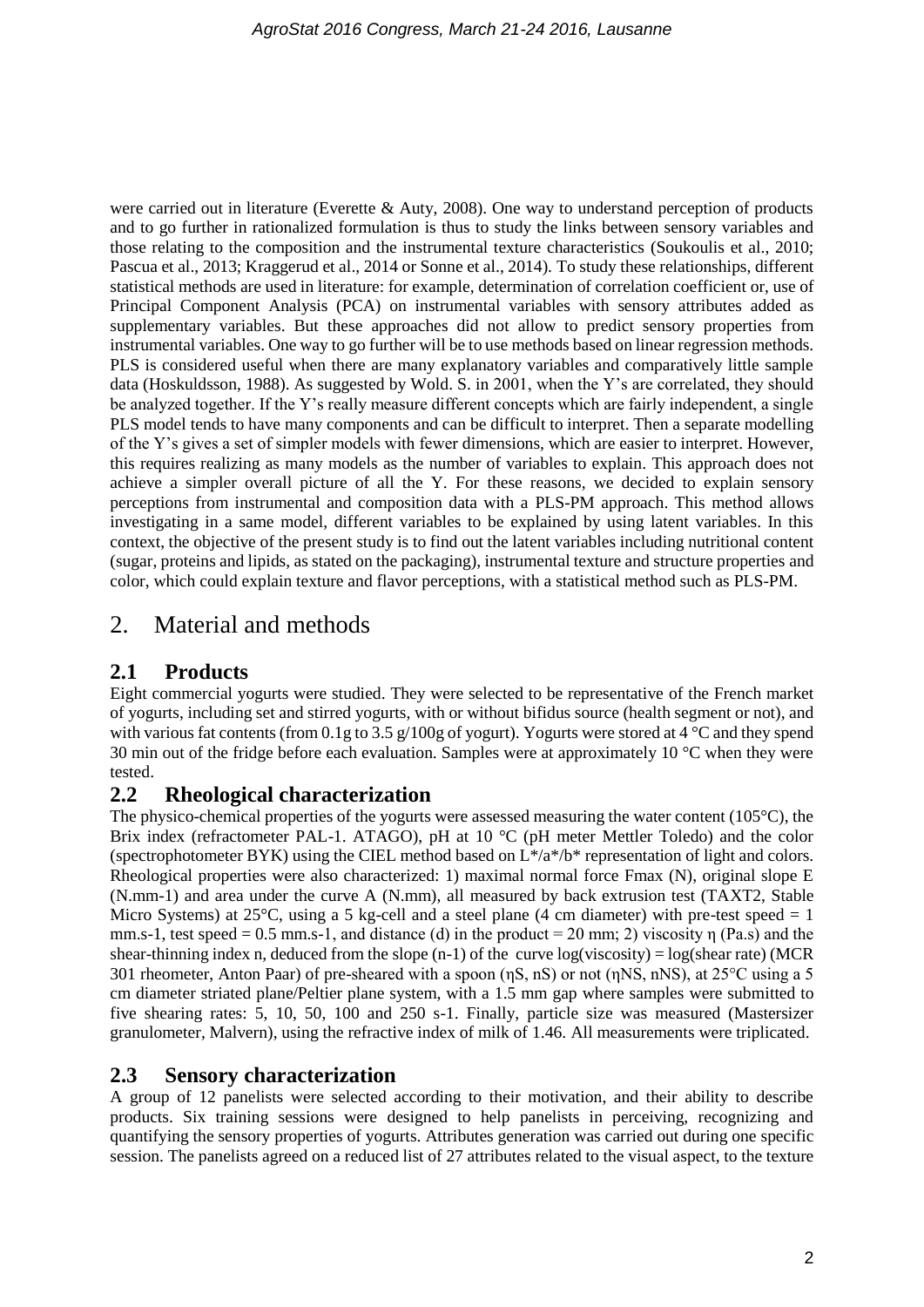in mouth, to the odors, to the taste to the flavor and to the aftertaste. Their definitions and protocols for evaluation were established by the panel. Finally, panelists were trained in the use of the 10-cm unstructured linear scale to quantify the perceived intensities of the 27 attributes. After training of panel, sample evaluation was carried out in four sessions (two replicates).

## **2.4 Data analysis**

The statistical analysis of data were performed using XLSTAT 2014.5.02 software (Addinsoft, Paris, France) and SAS 9.4 software (SAS Institute, Carry, New Orleans, USA).

Instrumental data (rheological and pH data) were investigated by non-parametric tests (Kruskal–Wallis test; pval  $< 0.05$ ).

For sensory data, two-way analysis of variance (ANOVA) with product, subject effects and product\*subject interaction was applied in order to determine the discriminating attributes and investigate the performance of the panel. When significant differences were revealed between products (p<0.05), mean intensities were compared using the Newmans Keuls multiple comparison test.

To assess connections between sensory and instrumental variables, PLS-PM method was performed. The instrumental and composition variables were used for the matrix X. Two PLS-PM were used: i) one PLS-PM with sensory attributes relating to visual texture and appearance as matrix Y, ii) another PLS-PM with attributes relating to perception in mouth (i.e. aroma, flavor, aftertaste and texture in mouth) as matrix Y. Three VARCLUS analyses were performed to define each latent variable (LV): one for instrumental measurements, one for composition measurement and one for sensory attributes. Reflective modes were used and composite reliability, item reliability, discriminant validity and convergent validity were checked for the outer model. Partial Least Squares Regression (PLSR) were used to estimate path coefficients and centroid scheme was used for the inner model. Only the LV with a VIP superior to 1 were kept in the model. For each regression coefficient, bootstrap was performed to identify confident interval associated to each coefficient.

## 3. Results

## **3.1. Sensory and instrumental data**

Concerning panel performance, the homogeneity of the panel was determined by evaluating the interaction between the product and panelist for each attribute. Significant product\*subject interactions  $(p \le 0.05)$  were observed for five attributes. However, the good discriminating ability of the panel (p <0.0001 for the product effect) demonstrated that disagreements between panelists were mainly due to differences in the use of the scoring scales. The discriminatory power of the panel was then determined with the product effect resulting from two-way ANOVA. The results revealed no significant differences between the yogurts for  $8/27$  attributes (p  $>0.05$ ), so they were not interpreted further. The yogurts were therefore perceived to be significantly different with respect to 19/27 attributes.

According to the Kruskal–Wallis test, all the instrumental variables allow to significantly discriminate at least one product from the others (pval  $< 0.005$ ).

### **3.2. Explaining sensory properties using PLS-PM**

Figure 5 presents the final model to predict sensory tasting attributes with instrumental data. Four sensory LV presented a value of  $\mathbb{R}^2$  superior to 0.8 (fat perception, acid perception, sweet taste, mouth coating). Only the LV "thickness" have a R² inferior to 0.5.

Numerous relationships could be established. For instance, the LV related to "fat perception" is positively impacted by the LV lipids and negatively impacted by salt content, water content and size and quantity of particles. The LV "acid perception" is mainly impacted by the pH with a regression coefficient of -0.871. The LV "sugar perception" is obviously impacted by the sugar content, but also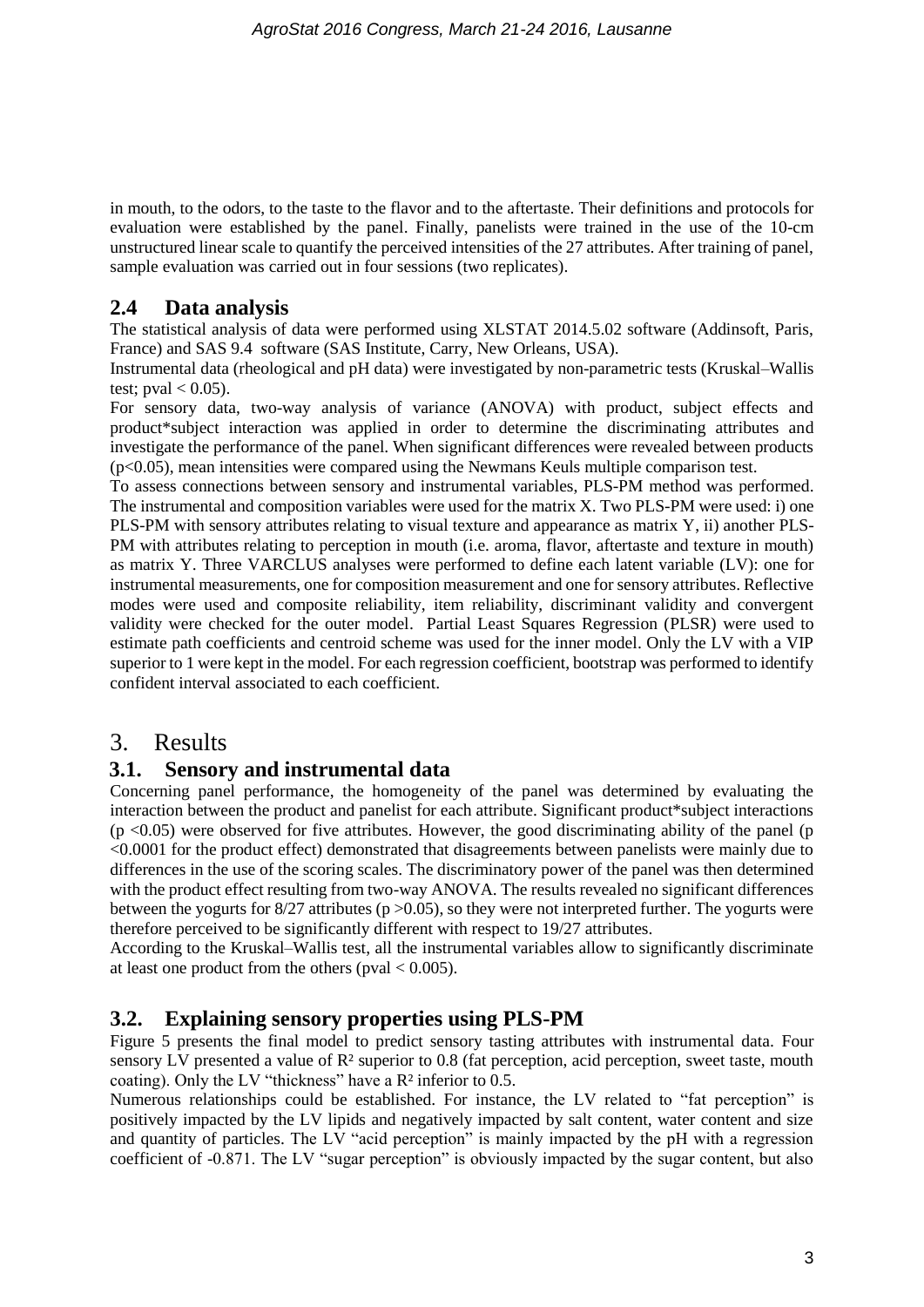

by the two LV related to the texture of the yogurts. The LV "firmness, viscosity" impact four LV. All these results show the key role of texture properties on the perception of dairy products.

Figure 1: PLS-PM model for the sensory tasting attributes

## 4. Discussions

Texture of yogurts is one of the most essential components of their quality. To improve it, it seems necessary to better understand the relative contribution of composition or process on yogurt structure and texture and to be able to measure it.

PLS-PM gives an overall picture of all the variables studied, which is a good tool for communication. Like the PLSR, the PLS-PM approach with a PLSR for the structural model allows to remove the problem of co-linearity between variables.

For example, and as observed in our results, mouth coating perception was predicted with the LV related to the water content, size and quantity of particles and the instrumental measurements related to firmness and viscosity. This highlights complexity of this sensory dimension. Besides, perceptions as thickness could not be correctly predicted from instrumental measurements, whatever the statistical methods used (from simple correlation coefficient to PLS-PM). Indeed, sensory prediction from instrumental measurements can reveal some limits (Chen, 2014). Food consumption is complex and induced multimodal variables. Instrumental measurements can hardly mimic physicochemical parameters involved during eating process, such as the impact of thermal variation, saliva hydration, surface and interface of oral cavity etc.

From a methodological perspective, the statistical analysis outlined in this study illustrates the potential of the method of PLS-PM to better understand the determinants of sensory perception